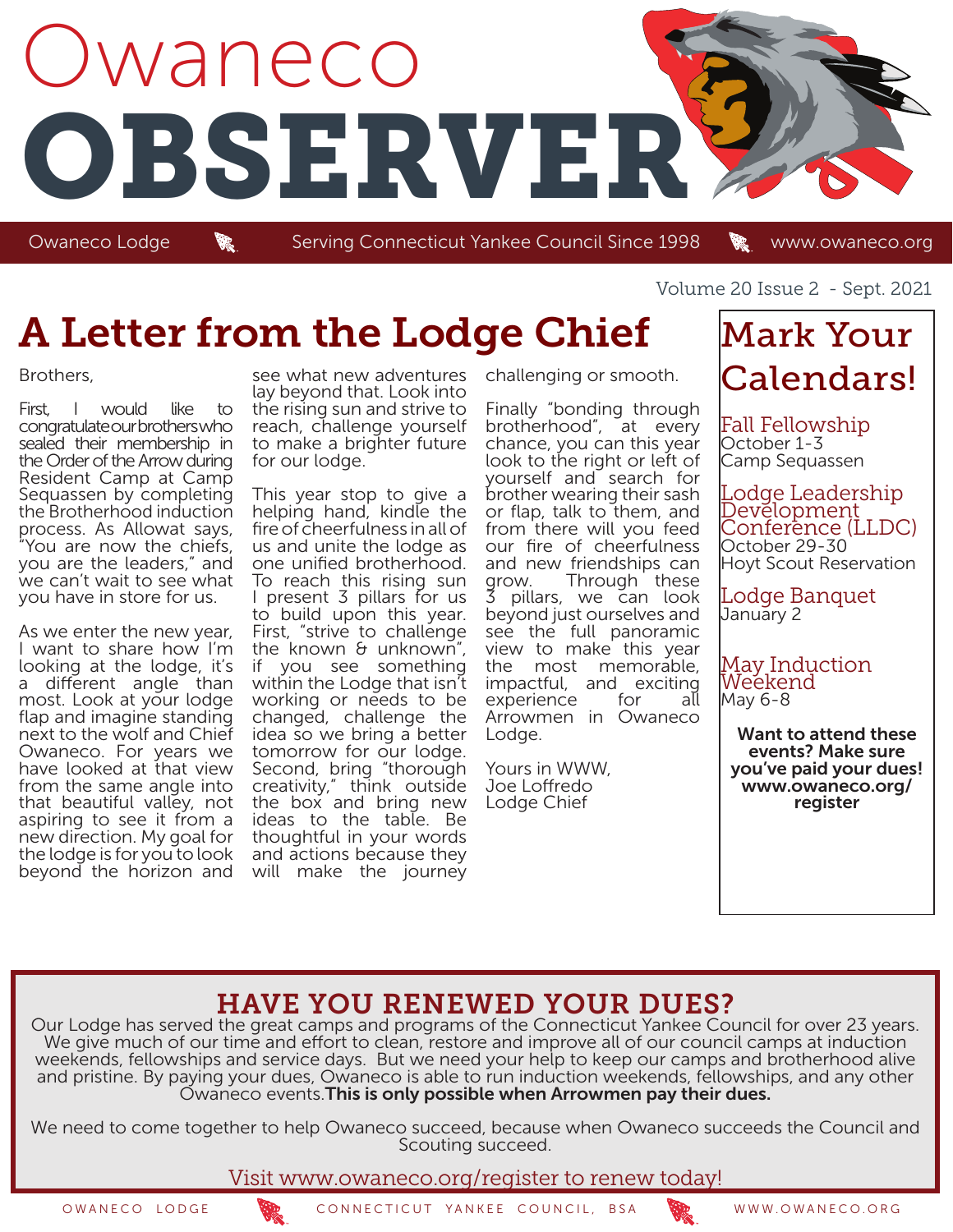

### Conclave 2022

BEN RICKEL Rickel@owaneco.org

Join Arrowmen from across New England for an exciting weekend of fellowship and fun- all at our very own Camp Sequassen June 10-12! Owaneco Lodge is

MARSHALL MORSE morse@owaneco.org

Have you ever thought about how the lodge runs, or the amazing people that help the lodge function? Have you ever thought about becoming one of those amazing people? If the answer to both of those are yes then consider coming to this year's LLD.

Get Trained at the LLD!

proud to play host to the Section NE-2A Conclavea gathering of Arrowmen that only happens once a year. Our Lodge is proud to host this fun event and is working hard with leaders from the Section and our fellow lodges

This fun event will teach you all the tips and tricks to becoming a success in and

The LLD will begin at 6PM on October 29 and end at 5PM on October 30, meaning that you can get all this incredible knowledge in less than 24 hours at Hoyt Scout Camp. Sign up today at www.owaneco.org/register

out of the OA.

from Connecticut, New York and Massachusetts to build a great weekend. Stay tuned for details on the weekend. Want to help plan Conclave? Contact Ben at rickel@owaneco.org

Plan on attending the Fall Fellowship? LLD? Still need to pay your dues? Register for events and more at owaneco.org/ register or scan this code:



# Calling all Unit Leaders: Hold Unit Elections!

PETER HINKLE phinkle@owaneco.org

November- March is the Order of the Arrow visitation season. Induction into the OA is an honor reserved for the most passionate and dedicated Scouts of

the council, and this is the time to add some of your troop members to the list.

You may be wondering how one gets selected. The requirements for youth (under 21) are to be at least First Class, Ordinary, or Discovery

minimum of 15 camping nights in the last two<br>years. The election/ years. The election/ visitation process tends to take only a portion of a standard unit meeting and is the beginning of a very special experience for so many Scouts.

Unit leaders should<br>find the email they the email received from Owaneco Lodge to schedule their election or contact<br>contact Peter Hinkle contact (phinkle@owaneco.org).

### Owaneco Lodge Leadership

JOE LOFFREDO Lodge Chief *chief@owaneco.org*

JUSTIN YEAGER Vice Chief, Chapter **Operations** *yeager@owaneco.org*

WILL HINKLE Vice Chief, Program *whinkle@owaneco.org*

PETER HINKLE Vice Chief, Inductions *phinkle@owaneco.org*

MAXWELL GOMBOS Vice Chief, Finance *gombos@owaneco.org*

LINDSAY FERRETTI Vice Chief, Administration *ferretti@owaneco.org*

MR. LLOYD GALLUP Lodge Adviser *lgallup@owaneco.org*

MR. MICHAEL MORRELL Lodge Staff Adviser *morrell@owaneco.org*

© Owaneco Lodge 2021 Published by Owaneco Lodge, Connecticut Yankee Council, BSA

### Owaneco Observer

ZACH CHITTENDEN Editor-in-Chief *chitenden@owaneco.org*

MR. BOB BROWN Communications Adviser *brown@owaneco.org*

OWANECO LODGE **WE CONNECTICUT YANKEE COUNCIL, BSA** WWW.OWANECO.ORG

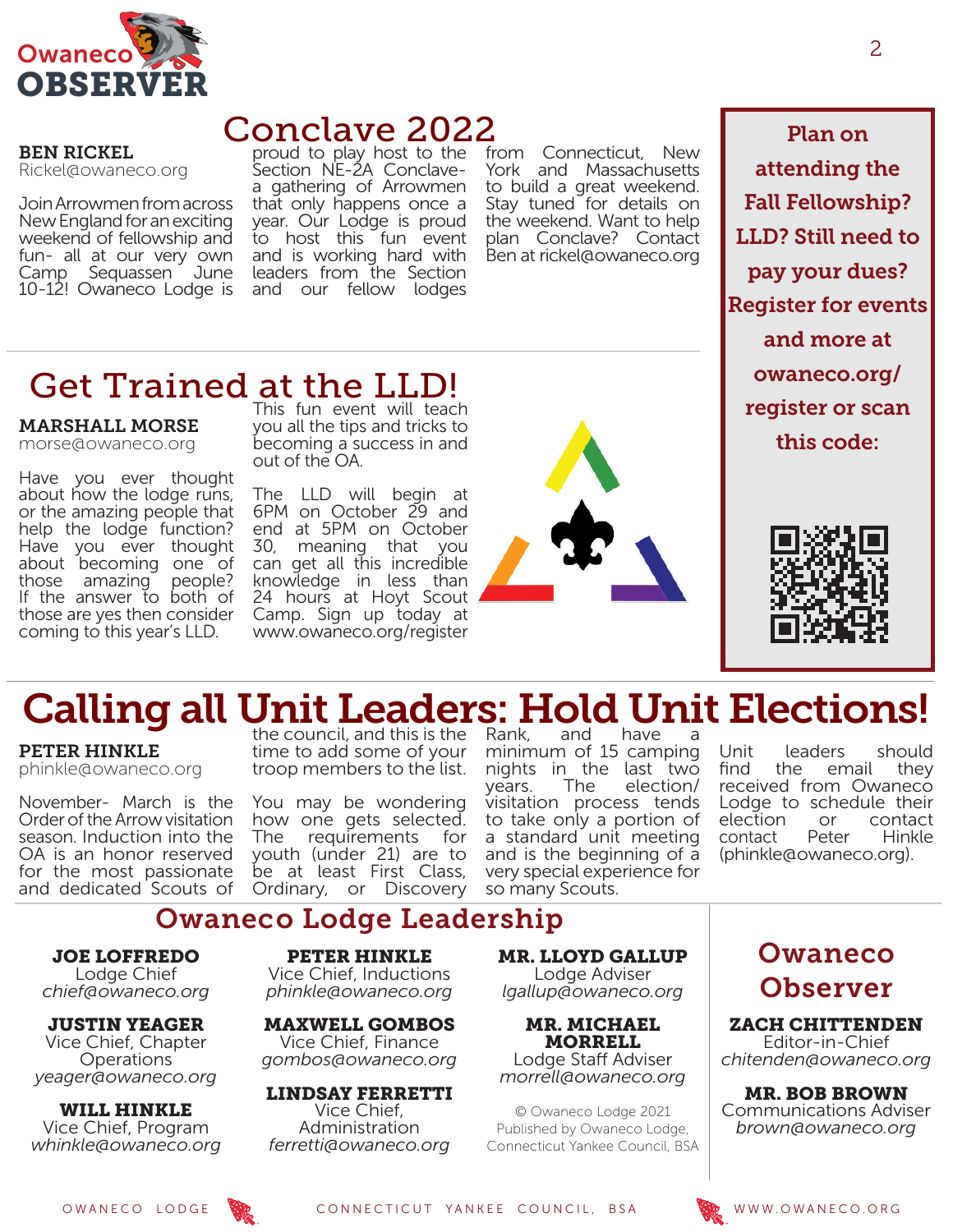

### Powahay

Chief Anthony Szarpa Szarpa@owaneco.org Adviser Roger Williams Rwilliams@owaneco.org

### Scatacook

Chief Spencer Jorgenson Jorgenson@owaneco.org Adviser Jonathan Davis Davis@owaneco.org

Pro Tip: Chapter Meeting are a fun way to get involved! Visit owaneco.org to see when your chapter meets or email your Chapter Chief!

Chief Pomperaug Chief Taegan Neunteufel Tneunteufel@owaneco.org Adviser Jeff Meyer Meyer@owaneco.org

Chief Shane Salemme Salemme@owaneco.org Adviser Jeff Sturrock Jsturrock@owaneco.org

Keywayden

## Join us at ConnJam 2022

Achewon

Arcoon

Chief Rowan Westhoff Westhoff@owaneco.org Adviser Mike Gagne Mgagne@owaneco.org

Chief Joshua Greengas greengas@owaneco.org Adviser Rob Lynch rlynch@owaneco.org

ConnJam is our Council's camporee that only takes place every three years. Join Scouts from 37 communities across the state for camping, adventures and exciting shows- all from the Orange Fairgrounds May 13-15, 2022. As our Council's Order of the Arrow lodge, you know Owaneco Lodge will be at ConnJam 2022. Our ConnJam committee is working with the Council

Meet

Your

**Chapter** 

Leaders

to organize great events in ways only Owaneco Lodge can, so stay tuned for details, and save the date to participate in this awesome event as a representative of the Lodge. If you'd like to help plan our presence,<br>contact Lodge Chief contact Lodge Joe Loffredo at chief@ owaneco.org

## OA Day at Resident Camp Recap

Over the summer,<br>Owaneco held its Owaneco held its annual OA days at Camp Sequassen. Every Tuesday, we offered a service opportunity and held an ice cream social for members.

We also offered the opportunity for returning members to seal their membership by earning their Brotherhood. We would like to<br>congratulate the 27 congratulate the brothers of our lodge

who completed their brotherhood conversion during these days. We would also like to thank all those members who came and completed a service project with us.

Thanks to our Lodge's servant leadership, Camp Sequassen's beautiful facilities were improved through seven different services projects this summer.

## Fall Fellowship Coming Soon!

JOE HARRINGTON harrington@owaneco. org

Join us at Camp Sequassen on Friday, October 1 to Sunday, October 3, for our annual Fall Fellowship! Arrival begins at 6:30 p.m. On Friday and pick up is 11:00 a.m. on Sunday.

We're all becoming spies with our theme Agents of Owaneco<br>which will include which will include secret agent food and tasks throughout your multi-day mission. Explore the many amenities that Camp Sequassen has to offer throughout the day on Saturday, including inflatables and sports. We'll host our exclusive evening programming following sunset- you won't want to miss it!

As a chapter, you'll traverse escape rooms, memory games, pitch-black rooms to complete challenges,

and sneakily navigate through camp. Along the way, you'll be able to develop leadership<br>and communication communication skills in your chapter that you can bring back to your home unit.

This is a great event to come to if you've just completed your induction or looking to reconnect with old friends.

Register today on owaneco.org/register<br>for just \$30 on for just \$30 on Owaneco.org/register.



OWANECO LODGE CONNECTICUT YANKEE COUNCIL, BSA WWW.OWANECO.ORG